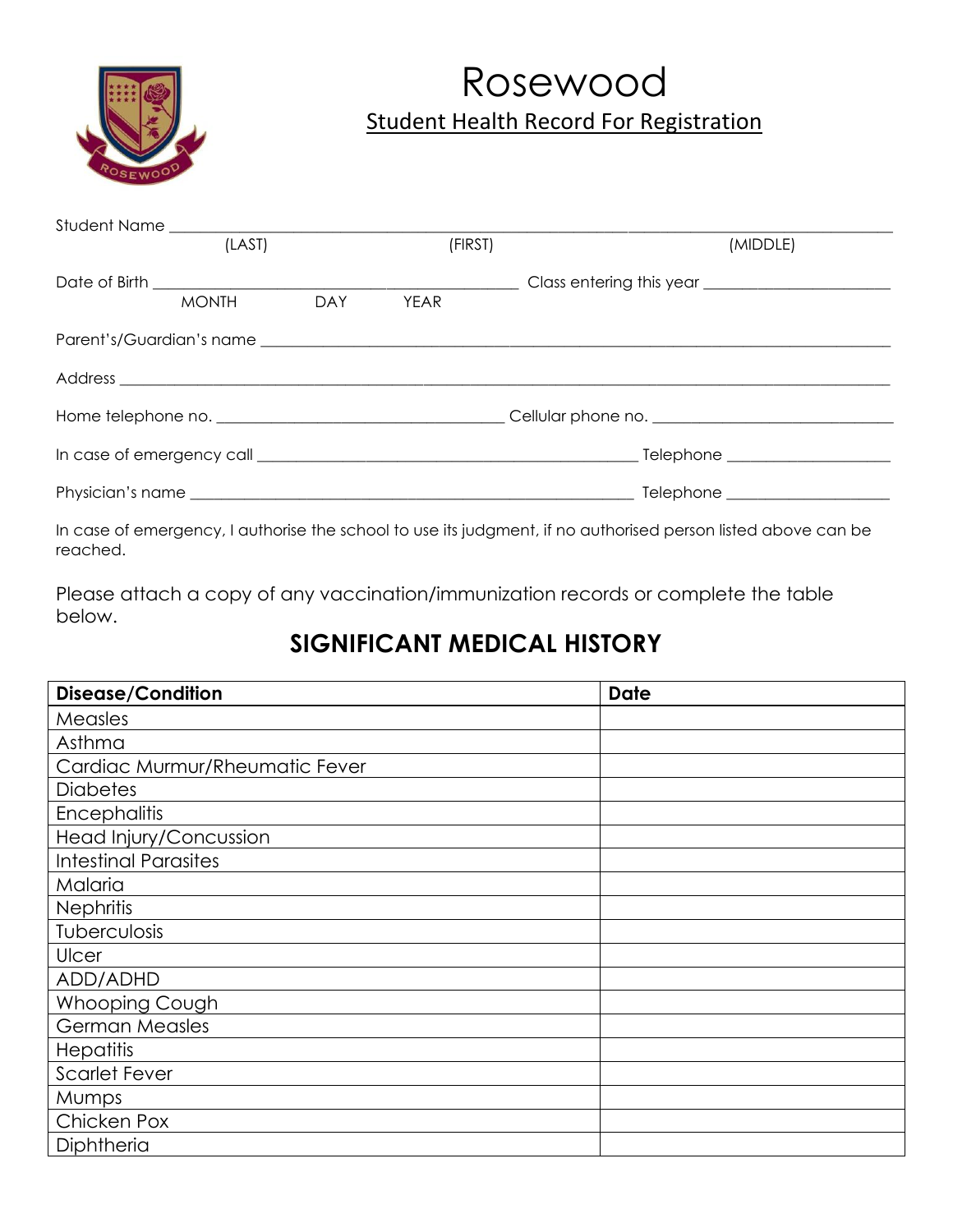| <b>Vaccination/Immunization</b> | <b>Date</b> |
|---------------------------------|-------------|
| Chicken Pox                     |             |
| Diphtheria                      |             |
| Hepatitis 'B'                   |             |
| Measles, Mumps, Rubella (MMR)   |             |
| Meningitis                      |             |
| Polio                           |             |
| Tetanus                         |             |
| <b>Typhoid</b>                  |             |
| Whooping Cough                  |             |
|                                 |             |

### **Immunization Record**

Allergies: \_\_\_\_\_\_\_\_\_\_\_\_\_\_\_\_\_\_\_\_\_\_\_\_\_\_\_\_\_\_\_\_\_\_\_\_\_\_\_\_\_\_\_\_\_\_\_\_\_\_\_\_\_\_\_\_\_\_\_\_\_\_\_\_\_\_\_\_\_\_\_\_\_\_\_\_\_\_\_\_

 $\_$  , and the set of the set of the set of the set of the set of the set of the set of the set of the set of the set of the set of the set of the set of the set of the set of the set of the set of the set of the set of th (Please specify if your child has specific medication and send it with dosage noted)

 $\_$  , and the set of the set of the set of the set of the set of the set of the set of the set of the set of the set of the set of the set of the set of the set of the set of the set of the set of the set of the set of th

 $\_$  , and the set of the set of the set of the set of the set of the set of the set of the set of the set of the set of the set of the set of the set of the set of the set of the set of the set of the set of the set of th

Surgery

(Specify type and give date)

Emotional or mental patterns of which the school should be aware of (Phobias, Anxieties, etc.)

 $\_$  , and the set of the set of the set of the set of the set of the set of the set of the set of the set of the set of the set of the set of the set of the set of the set of the set of the set of the set of the set of th

| Medication your child takes on a regular basis _________________________________ |  |                        |  |  |  |  |
|----------------------------------------------------------------------------------|--|------------------------|--|--|--|--|
|                                                                                  |  |                        |  |  |  |  |
|                                                                                  |  | Rho __________________ |  |  |  |  |
|                                                                                  |  |                        |  |  |  |  |